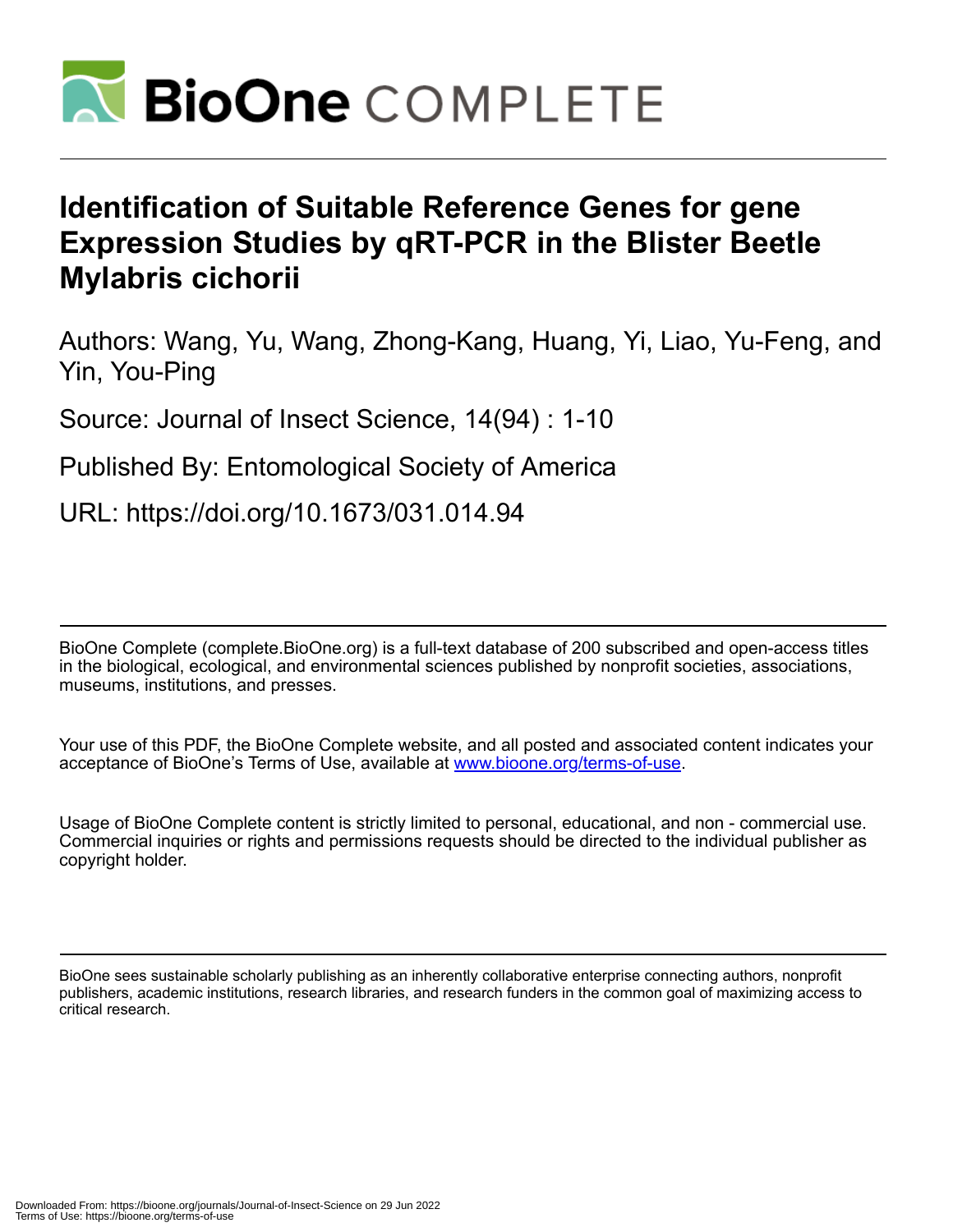

## **Identification of suitable reference genes for gene expression studies by qRT-PCR in the blister beetle** *Mylabris cichorii*

Yu Wang<sup>1,2a</sup>, Zhong-Kang Wang<sup>1b</sup>, Yi Huang<sup>1c</sup>, Yu-Feng Liao<sup>1d</sup>, You-Ping Yin<sup>1e\*</sup>

Bio-Engineering College of Chongqing University, Key Lab of Genetic Function and Regulation in Chongqing, Chongqing, China <sup>2</sup>Panzhihua University, Panzhihua, China

## **Abstract**

The blister beetle *Mylabris cichorii* L. (Coleoptera: Meloidae) is a traditional medicinal insect recorded in the Chinese Pharmacopoeia. It synthesizes cantharidin, which kills cancer cells efficiently. Only males produce large amounts of cantharidin. Reference genes are required as endogenous controls for the analysis of differential gene expression in *M. cichorii*. Our study chose 10 genes as candidate reference genes. The stability of expression of these genes was analyzed by quantitative PCR and determined with two algorithms, geNorm and Normfinder. We recommend UBE3A and RPL22e as suitable reference genes in females and UBE3A, TAF5, and RPL22e in males.

**Keywords:** cantharidin, normalization **Correspondence:** a wy1980831@yahoo.com.cn, b w-zk@163.com, c 793989350@qq.com, d 281133403@qq.com, e yinyouping@cqu.edu.cn, \*Corresponding author **Editor:** Jake Tu was editor of this paper. **Received:** 15 July 2012 **Accepted:** 28 June 2013 **Published:** 18 July 2014 **Copyright:** This is an open access paper. We use the Creative Commons Attribution 3.0 license that permits unrestricted use, provided that the paper is properly attributed. **ISSN:** 1536-2442 | Vol. 14, Number 94

#### **Cite this paper as:**

Wang Y, Wang Z-K, Huang Y, Liao Y-F, Yin Y-P. 2014. Identification of suitable reference genes for gene expression studies by qRT-PCR in the blister beetle *Mylabris cichorii*. *Journal of Insect Science* 14:94. Available online: http://www.insectscience.org/14.94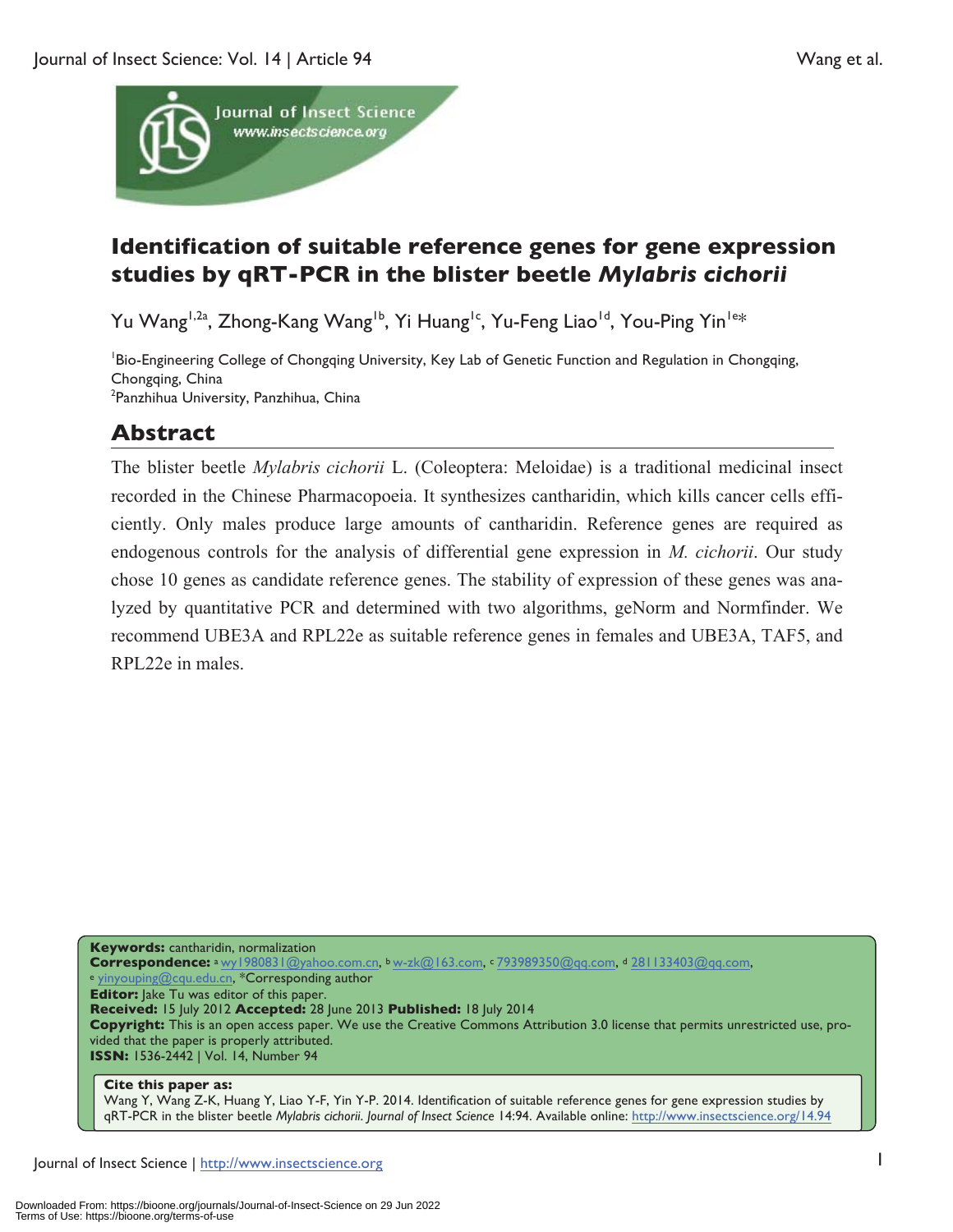#### **Introduction**

Blister beetles, the common name of Meloidae insects, have been used in Europe to treat diseases such as rabies, dropsy, warts, impotence, and fever (Moed et al. 2001). *Mylabris cichorii* L. (Coleoptera: Meloidae) is a traditional Chinese medicinal insect recorded in Chinese Pharmacopoeia. The dried bodies of these insects have been used as a traditional Chinese medicine for more than 2000 years (Wang 1989). Cantharidin can be produced by all coleopteran species as a defensive secretion when the adult beetles are attacked (Carrel et al. 1993). It has been found that cantharidin and its derivatives play significant roles in the therapy of several cancers, such as liver cancer, esophageal cancer, and stomach cancer (Yang et al. 2007; Liu and Chen 2009). In addition, cantharidin has also been identified as a potential insecticide to control agricultural pests such as *Mythimna separata* and *Plutella xylostella* L. (Carrel and Eisner 1974; Zhang et al. 2003).

The biological studies of Meloidae insects have shown that the adults have sexual dimorphism in cantharidin production. Cantharidin is mostly synthesized by male beetles and then transferred to the female as a pre-copulatory gift (Eisner et al. 1996; Wang et al. 2008), but it is still not clear how and where the cantharidin is synthesized in meloid beetles (Sierra et al. 1976; Carrel et al. 1993; Nikbakhtzadeh et al. 2007). Previous research showed that male *M. cichorii* had very low levels of cantharidin after emergence, but the amount increased rapidly after 25 days and reached its peak at the  $30<sup>th</sup>$  day in the male breeding group. In the female breeding group, the amount of cantharidin remained at a low level (Wang et al. 2008). To study the pathway of cantharidin biosynthesis, it is necessary to investigate the differentially expressed genes between adult females and males.

Real-time reverse transcription quantitative PCR (qRT-PCR) has been widely used in the expression profiling of selected genes in biological research. Normalization is critically important to correct for inter-sample variations caused by differences in reaction efficiency or sample preparation. Suitable reference genes will enable more accurate normalization and quantification of gene expression. Unfortunately, the selection of suitable reference genes for normalization is often ignored in the gene expression studies of insects (Scharlaken et al. 2008). Only a few insect's reference genes have been validated and published, including the silkworm (Wang et al. 2008), the honeybee (Scharlaken et al. 2008), the fruit fly (Shen et al. 2010), the red flour beetle (Lordet al. 2010), the locust (Chapuis et al. 2011), the planthopper (Maroniche et al. 2011), and *Liposcelis bostrychophila*  (Jiang et al. 2010).

The aim of our study is to identify the most stably expressed candidate reference genes for gene expression studies in the *M. cichorii*  adult. The selected candidate reference genes were orthologs of the commonly used genes, including ribosomal proteins (RPL22e, RPL13a, RPS27), actin (ACT), β-TUB, ubiquitin C (UBC), ubiquitin-conjugating enzyme E2C (UBE2C), ubiquitin-protein ligase E3A (UBE3A), elongation factor-1 alpha (EF1A), and transcription initiation factor TFIID subunit 5 (TAF5). The reliability of selected candidate genes was validated by qRT-PCR.

#### **Materials and Methods**

#### **Insects**

The oriental *M. cichorii* was originally collected from Guizhou Province, China and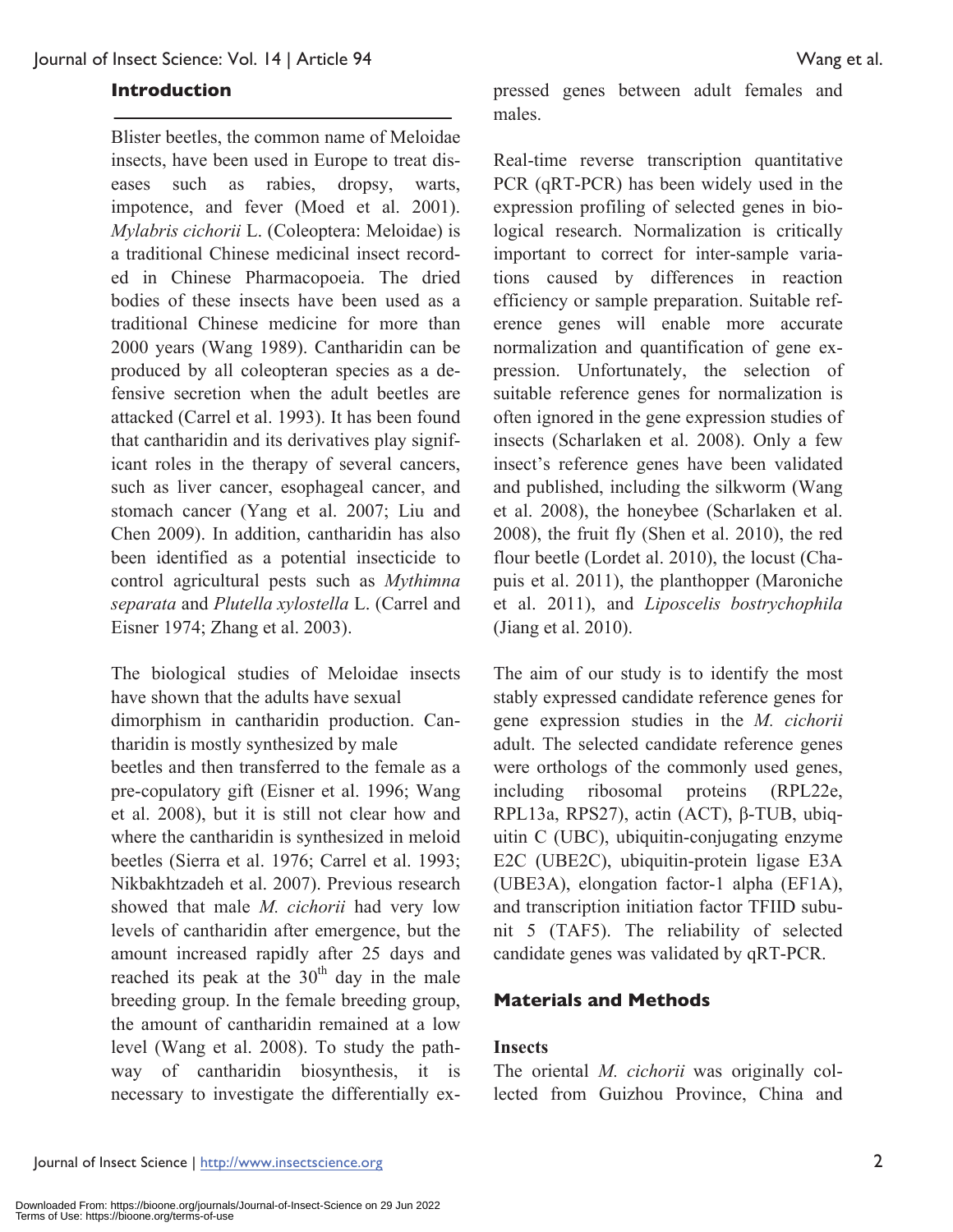reared in our laboratory. In order to ensure uniform development, adult beetles were discretely reared in the laboratory and fed on a semi-artificial diet under the stable photoperiod cycle of 14:10 L:D at  $30 \pm 1$ °C and  $75 \pm 1$ 5% RH (Wang et al. 2008). Male and female adults were collected 5, 10, 15, 20, 25, and 30 days after emergence from the rearing population. The total RNA was extracted from the collected samples. Triplicates were run for the male and female groups (five insects per pooled sample).

#### **Isolation of total RNA and cDNA synthesis**

The total RNA was extracted from collected adults at different developmental stages using TRIzol reagent (Invitrogen, www.lifetechnologies.com). For genomic DNA removal, total RNA was treated with RNase-free DNase I (Fermentas, Thermo Scientific, www.thermoscientificbio.com). Finally, the total RNA was dissolved in 40 μL RNase-free water and stored at -80°C for further use. Yield of RNA was assessed by the absorbance at 260 nm using a Du® Series 640 Spectrophotometer (Beckman Coulter, www.beckmancoulter.com). The purity of RNA was determined at an absorbance ratio of OD260/280, and the integrity was checked by 1% agarose gel electrophoresis.

The first strand cDNA was synthesized from 2 μg of DNA-free RNA using the RevertAid™ First Strand cDNA synthesis kit (Fermentas) for qRT-PCR. After the reverse transcription, the synthesized cDNA was stored at -20°C for further use.

#### **Candidate reference genes and their quantitative real-time PCR**

In this study, we selected ten candidate reference genes, RPL22e, RPL13a, RPS27, ACT, β-TUB, UBC, UBE2C, UBE3A, EF1A, and TAF5. The primers for amplification of the reference genes were designed using Primer 5.0 (Premier Biosoft, www.premierbiosoft.com). Ten-fold serial dilutions of pooled cDNA samples were used to construct a relative standard curve for determining PCR efficiency (E%) of each primer pair for each gene. qRT-PCR was carried out in an optical 96-well plate with a MyCyclerTM Thermal Cycler system (Bio-Rad, www.bio-rad.com). SYBR Premix Ex Taq II (Clontech, www.clontech.com) was used to monitor dsDNA synthesis. In a total volume of 25 μL, 12.5 μL of SYBR® Premix Ex TaqTM II  $(2)$  was mixed together with 0.5 μL of the PCR forward primer (10 μM), 0.5 μL of the PCR reverse primer  $(10 \mu M)$ , 1 μL of cDNA, and 10.5 μL of sterile water. The qRT-PCR reaction was run at 95°C for 10 min (pre-denaturation) followed by 42 cycles at 95°C for 15 sec, at 58°C for 30 sec, and at 72°C for 30 sec. After reaction, a melting curve analysis from 55°C to 95°C was applied to all reactions to ensure consistency and specificity of the amplified product. The data were analyzed using the  $iQ^{TM}5$  optical system software (Bio-Rad).

#### **Determination of reference gene expression stability**

In order to compare the expression stability of the selected reference genes at different ages, the average Ct-value of each triplicate reaction were calculated for geNorm (Vandesompele et al. 2002) and Normfinder programs (Andersen et al. 2004) according to the developer's instructions.

#### **Results**

#### **Primers**

The primers were designed and tested for 10 candidate reference genes (RPL22e, RPL13a, RPS27, ACT, β-TUB, UBC, UBE2C, UBE3A, EF1A, and TAF5). For each pair of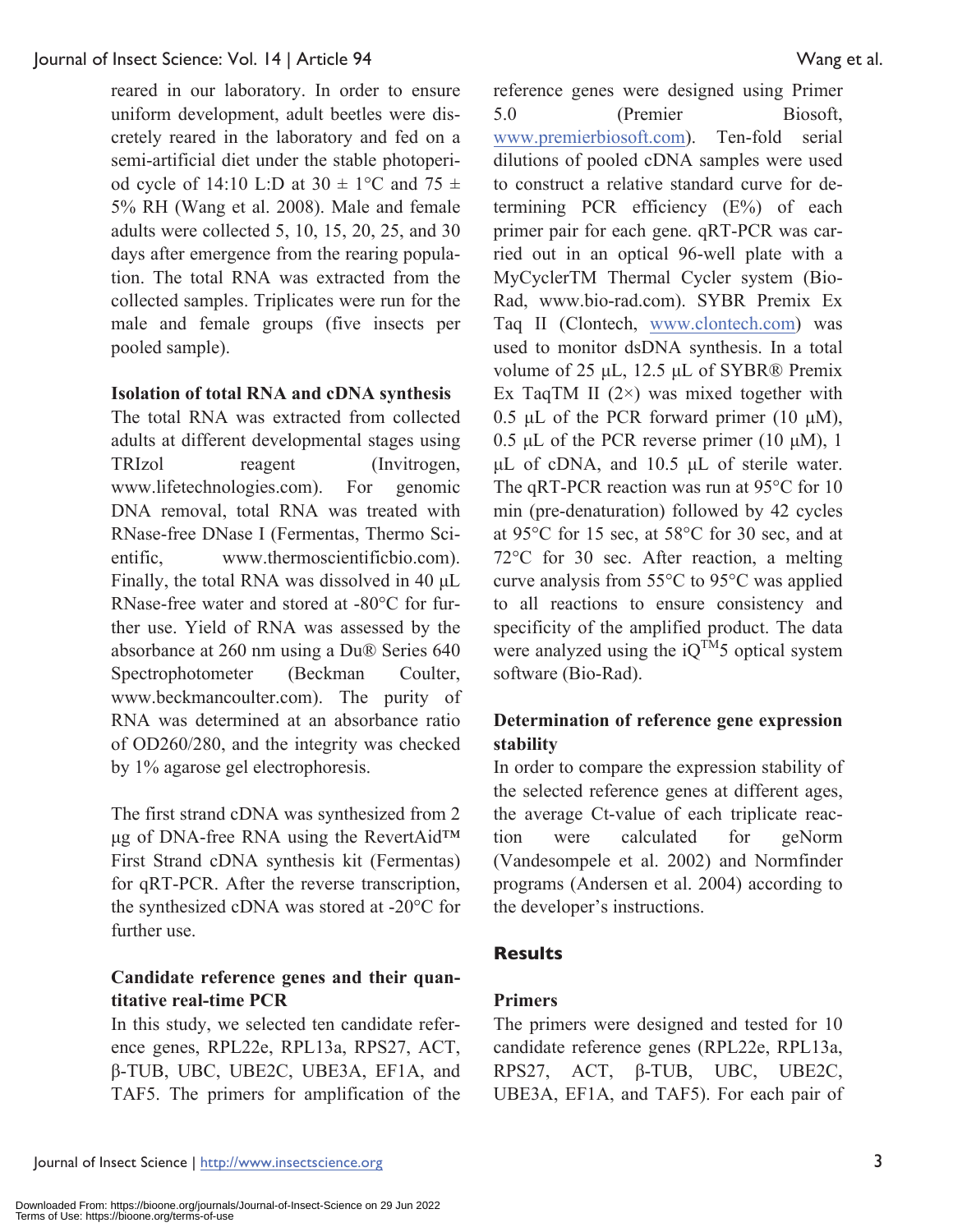| Gene         | <b>GenBank</b><br>accession number | Primer sequences (5'-3') | Amplification<br>length (bp) | E(%)  | $\mathbf{R}^2$ |
|--------------|------------------------------------|--------------------------|------------------------------|-------|----------------|
| RPL22e       | JQ180212                           | (F)AGGCTTGAAGAAGAAGAAG   | 163                          | 97.8  | 1              |
|              |                                    | (R)ATGTTGGCTGGATTTACC    |                              |       |                |
| RPL13a       | JQ180213                           | (F)TTTAATTGACGGCAAAGG    | 98                           | 96    | 0.99           |
|              |                                    | (R)GCTCACATCTTACTACGA    |                              |       |                |
| <b>RPS27</b> | JQ180214                           | (F) CTTGCTGTGGATTTGTTG   | 96                           | 91.1  | 1              |
|              |                                    | (R) GTCCATGAAATAGCTGTTG  |                              |       |                |
| ACT          | JQ180215                           | (F) CTATTCCAACCGTCATTC   | 127                          | 98.9  | 1              |
|              |                                    | (R)TACCACCACTCAATACAG    |                              |       |                |
| Tubulin      | JQ180216                           | (F) CAATTTACGGCAATGTTC   | 133                          | 92.2  | 1              |
|              |                                    | (R) CTCTTGGTATTGTTGATAT  |                              |       |                |
| <b>UBC</b>   | JQ180217                           | (F) AACAATTAGAAGATGGTCG  | 158                          | 96.1  | 1              |
|              |                                    | (R) TCAATAGTATCAGATGGTTC |                              |       |                |
| UBE2C        | JQ180218                           | (F) GACTACACATACCTAATCTG | 78                           | 90.1  | 1              |
|              |                                    | (R) CCACACCACTACTACTTA   |                              |       |                |
| UBE3A        | JQ180219                           | (F) TTAGTGAATGCTCTAGTAAC | 156                          | 103.1 | 1              |
|              |                                    | (R) CGGTAATGCTGTCTCTAA   |                              |       |                |
| EF1A         | JO180220                           | (F) CTGAACCACCATATTCTG   | 176                          | 98.1  | 1              |
|              |                                    | (R) AATAGTCCATCCTTTGAAC  |                              |       |                |
| TAF5         | JQ180221                           | (F) AGAAGTTGTCGTTGGTAAC  | 88                           | 100   | 1              |
|              |                                    | (R) GCGGATAATGAACTGATTC  |                              |       |                |

**Table 1.** The primer pairs used for qRT-PCR.

E: PCR efficiency; R2: coefficient of determination

primers, a dissociation curve with a single peak ensured that the primers amplified the unique product. All the tested primer sets showed the coefficient  $(R^2)$  was above 0.99, and the PCR efficiency (E%) of the 10 candidate reference genes ranged from 90.1 to 103.1 (Table 1).

#### **Expression stability analysis of the candidate genes in adult femals**

Because the expression patterns of RPL22e and RPL13a are similar, RPL22e was chosen for the calculation. The geNorm program was employed to estimate the expression stability of the candidate reference genes in adult femals. According to their average expression stability (M value), the candidate reference genes were ranked from the most stable to the least (Figure 1A). It showed: UBE3A/  $RPL22e < TAF5 < EF1A < UBC < ACT <$ UBE2C < Tubulin < RPS27. All candidate reference genes were below the default limit of  $M = 1.5$ . UBE3A and RPL22e showed the lowest M value (0.067) and they were the most stable genes, followed by TAF5. The ranking order of the candidate reference genes

was shown by using the Normfinder program (Figure 1B). According to Normfinder, RPL22e was the best choice for a reference gene. UBE3A and EF1A were ranked as the second and third genes, respectively. In addition, the optimal number of reference genes for generating was considered. GeNorm compares the variation (V) between two sequential normalization factors. Because incorporating more genes has only a small effect on the newly calculated normalization factor, two or three reference genes would be sufficient to accurately normalize the data (Vandesompele et al. 2002). The pair-wise variation value V2/3 was less than V3/4 (Figure 1C). Thus, the result revealed that UBE3A and RPL22e were the most stable genes needed for a reliable normalization.

#### **Expression stability analysis of the candidate genes in male adult**

As shown in Figure 2A, the M values for the tested genes in adult males were below 1.5. Though the stability values for candidate reference gene transcripts in males were generally higher than in females, the expres-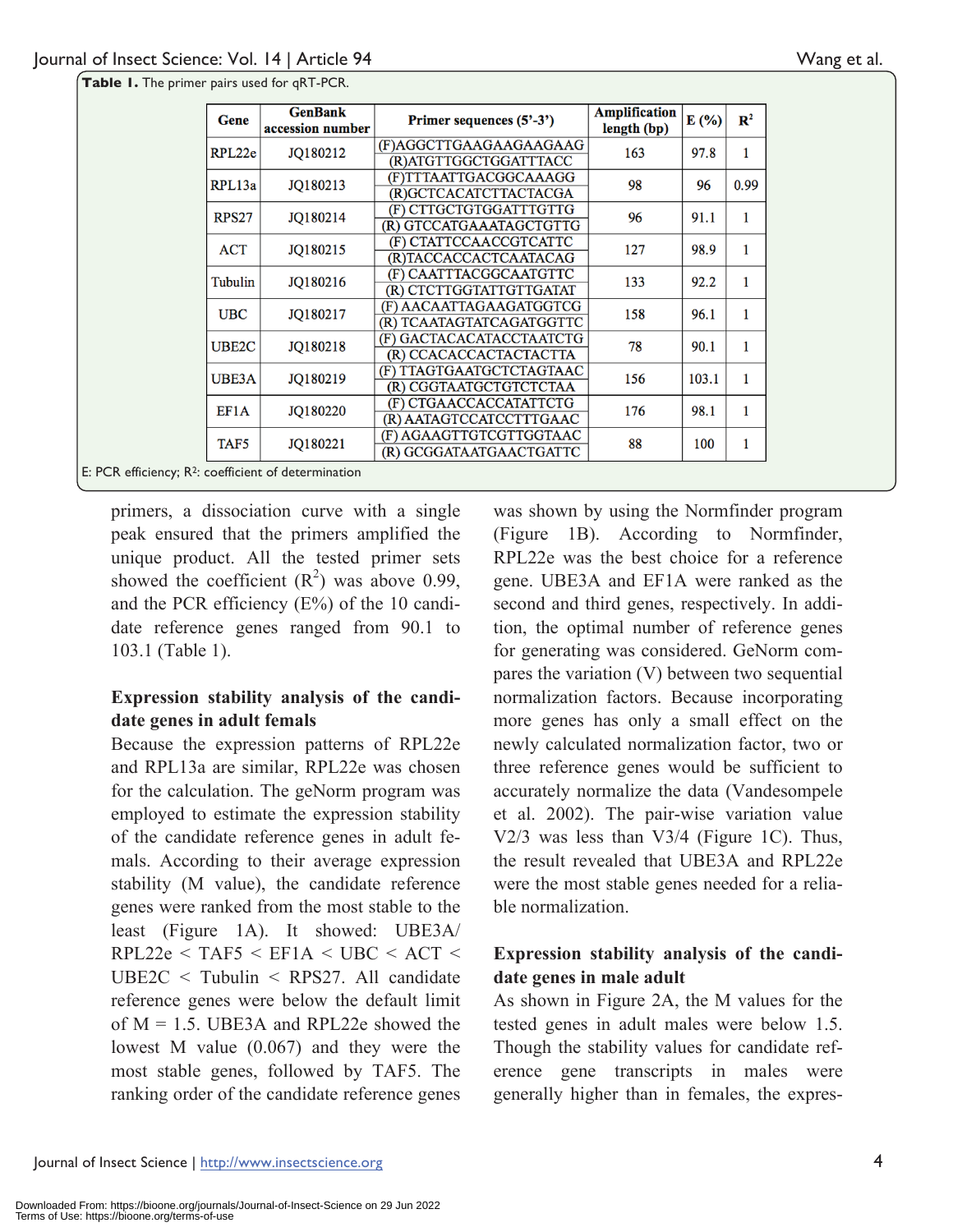sion of the genes was recognized as sufficiently stable. GeNorm indicated that RPL22e and TAF5 ( $AESM = 0.342$ ) were the most stable genes, followed by UBE3A. According to Normfinder, TAF5 was the best choice for a reference gene in males. UBE3A and RPL22e were ranked as the second and third genes, respectively (Figure 2B). The pair-wise variation values were also calculated by geNorm (Figure 2C). The result showed that the pairwise variation value V3/4 was less than V2/3. Based on all the above, the use of TAF5, UBE3A, and RPL22e as the stable reference genes is suggested.

### **Expression stability analysis of the candidate genes in both female and male adults**

The candidate genes expressed in both female and male adult beetles were also analyzed together. UBE3A and RPL22e  $(AESM = 0.227)$ were ranked as the best reference genes by geNorm (Figure 3A), followed by TAF5. Normfinder indicated UBE3A as the best gene, followed by TAF5 and RPL22e (Figure 3B). GeNorm indicated that the optimal number of genes for accurate normalization was three (Figure 3C). So, UBE3A, RPL22e, and TAF5 were chosen as the most stable reference genes of the candidates tested.

#### **Discussion**

The results showed that the sexual differences in gene expression quantification should be carefully considered in *M. cichorii*. The qRT-PCR analysis identified different combination of suitable reference genes for female adults and male adults. Moreover, the rankings of candidate genes between female and male adults were quite different. Previous studies demonstrated that the sexual differences should be considered when appropriate reference genes were selected for gene expression profiling in the oriental fruit fly (Shen et al.

2010). A comprehensive understanding of sexual differentiation will help future studies of the pathway of cantharidin biosynthesis.

This is the first report detailing the identification of suitable reference genes for qRT-PCR analysis in *M. cichorii*. Combining the analysis of the two software programs, UBE3A, RPL22e, and TAF5 were identified as the most suitable reference genes. UBE3A plays a very important role in the protein modification process. RPL22e is a ribosomal protein gene that is involved in protein synthesis and translation. TAF5 is a transcription initiation factor that is involved in transcription and protein synthesis. Some translation factors, such as translation initiation factor 4A, translation initiation factor 3 subunit 4, and translation initiation factor 3 subunit 5, have been selected as reference genes in the silkworm (Wang et al. 2008). The classic reference gene ACT, which has been reported to vary considerably in mammals and the silkworm (Selvey et al. 2001; Wang et al. 2008), exhibited moderate stability in our study. Unfortunately, another classic reference gene, β-TUB, was proved to be one of the most variably expressed genes at the adult stage. A similar result has been observed in *Tribolium castaneum*, which is another coleopteran (Lord et al. 2010). Thus, it is crucial to validate these housekeeping genes prior to their use for normalization in qRT-PCR analysis.

GeNorm and NormFinder, the two most common software programs for assessing the appropriateness of reference genes, showed different results. GeNorm not only selects the optimal gene combination, but also determines the optimal number of reference genes. Normfinder is a model-based approach and calculates the stability values of the individual candidate reference genes for normalization (Andersen et al. 2004). NormFinder allows for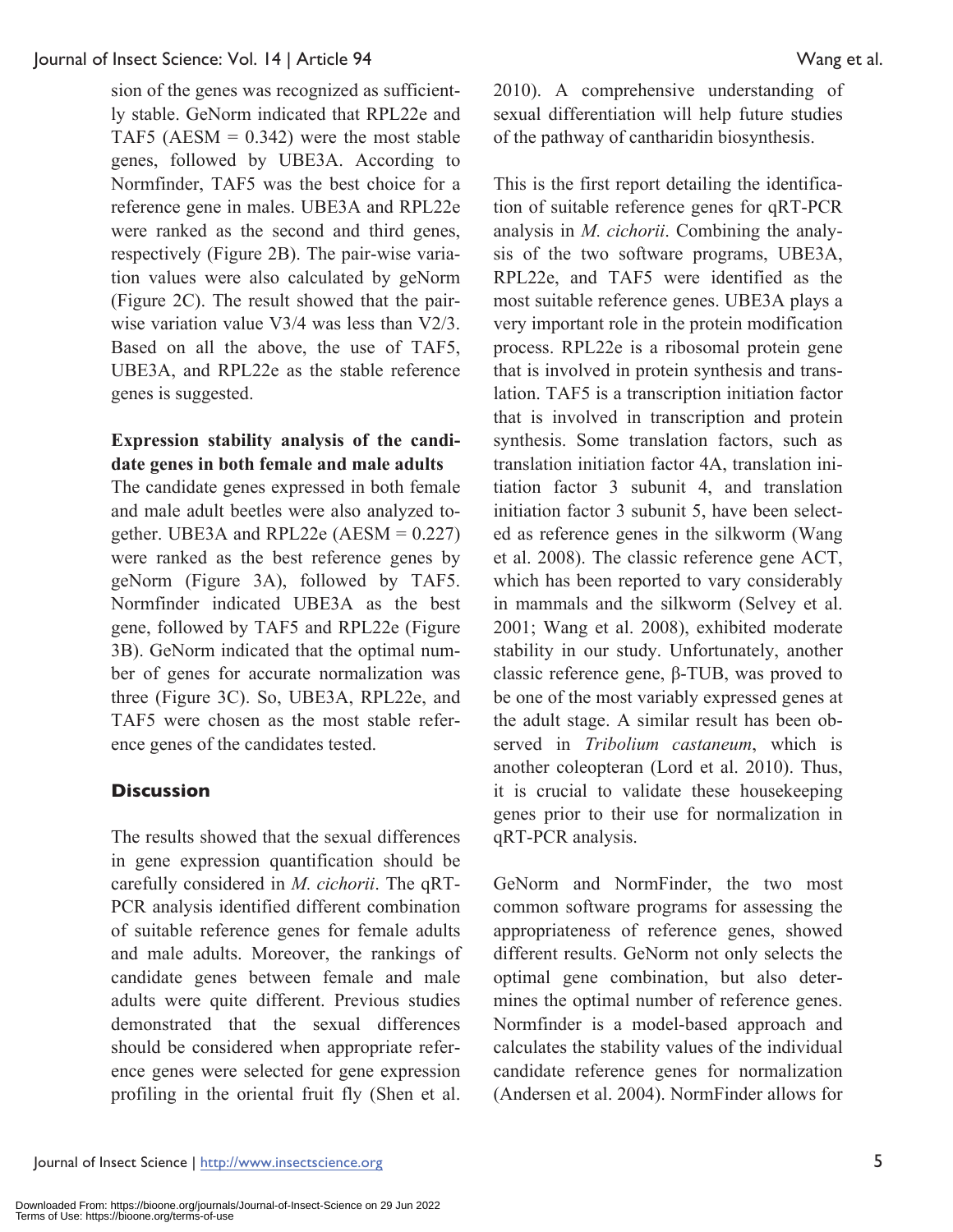the determination of intra- and inter-group variation, while geNorm sequentially excludes the worst gene, ending up with two genes and ranking the genes with the degree of similarity of expression profile. Evidence has been shown that the use of a single gene for normalization led to relatively large errors,, while the use of multiple reference genes, belonging to different functional classes, can reduce the possibility of coregulation and generate more reliable results (Vandesompele et al. 2002; Heckmann et al. 2006).

In conclusion, ours is the first study on systematic comparison of several conventional and potential reference genes in *M. cichorii* adults. By a combination of two software programs for data analysis, we recommend UBE3A and RPL22e as the suitable reference genes in female *M. cichorii* and UBE3A, TAF5, and RPL22e for male adults. These results will greatly benefit gene expression studies in *M. cichorii*.

#### **References**

Andersen CL, Jensen JL, Ørntoft TF. 2004. Normalization of real-time quantitative reverse transcription-PCR data: a model-based variance estimation approach to identify genes suited for normalization, applied to bladder and colon cancer data sets. *Cancer Res.* 64(15): 5245–5250.

Carrel JE, Eisner T. 1974. Cantharidin: potent feeding deterrent to insects. *Science* 183(126): 755–757.

Carrel JE, McCairel MH, Slagle AJ, Doom JP, Brill J, McCormick JP. 1993. Cantharidin production in a blister beetle. *Experientia* 49(2): 171–174.

Chapuis MP, Tohidi-Esfahani D, Dodgson T, Blondin L, Ponton F, Cullen D, Simpson SJ, Sword GA. 2011. Assessment and validation of a suite of reverse transcription-quantitative PCR reference genes for analyses of densitydependent behavioural plasticity in the Australian plague locust. *BMC Mol. Biol.* 12: 7.

Eisner T, Smedley SR, Young DK, Eisner M, Roach B, Meinwald J. 1996. Chemical basis of courtship in a beetle (Neopyrochroa flabellata): cantharidin as precopulatory "enticing" agent. *Proc. Natl. Acad. Sci. USA* 93: 6494–6498.

Heckmann LH, Connon R, Hutchinson TH, Maund SJ, Sibly RM, Callaghan A. 2006. Expression of target and reference genes in *Daphnia magna* exposed to ibuprofen. *BMC Genomics* 7: 175.

Jiang HB, Liu YH, Tang PA, Zhou AW, Wang JJ. 2010. Validation of endogenous reference genes for insecticide-induced and developmental expression profiling of *Liposcelis bostsrychophila* (Psocoptera: Liposcelididae). *Mol. Bio. Rep.* 37: 1019– 1029.

Liu D, Chen Z. 2009. The effects of cantharidin and cantharidin derivates on tumor cells. *Anticancer Agents Med. Chem.* 9(4): 392–396.

Lord JC, Hartzer K, Toutges M, Oppert B. 2010. Evaluation of quantitative PCR reference genes for gene expression studies in *Tribolium castaneum* after fungal challenge. *Microbiol. Methods* 80: 219–221.

Maroniche GA, Sagadin M, Mongelli VC, Truol GA, Vas MD. 2011. Reference gene selection for gene expression studies using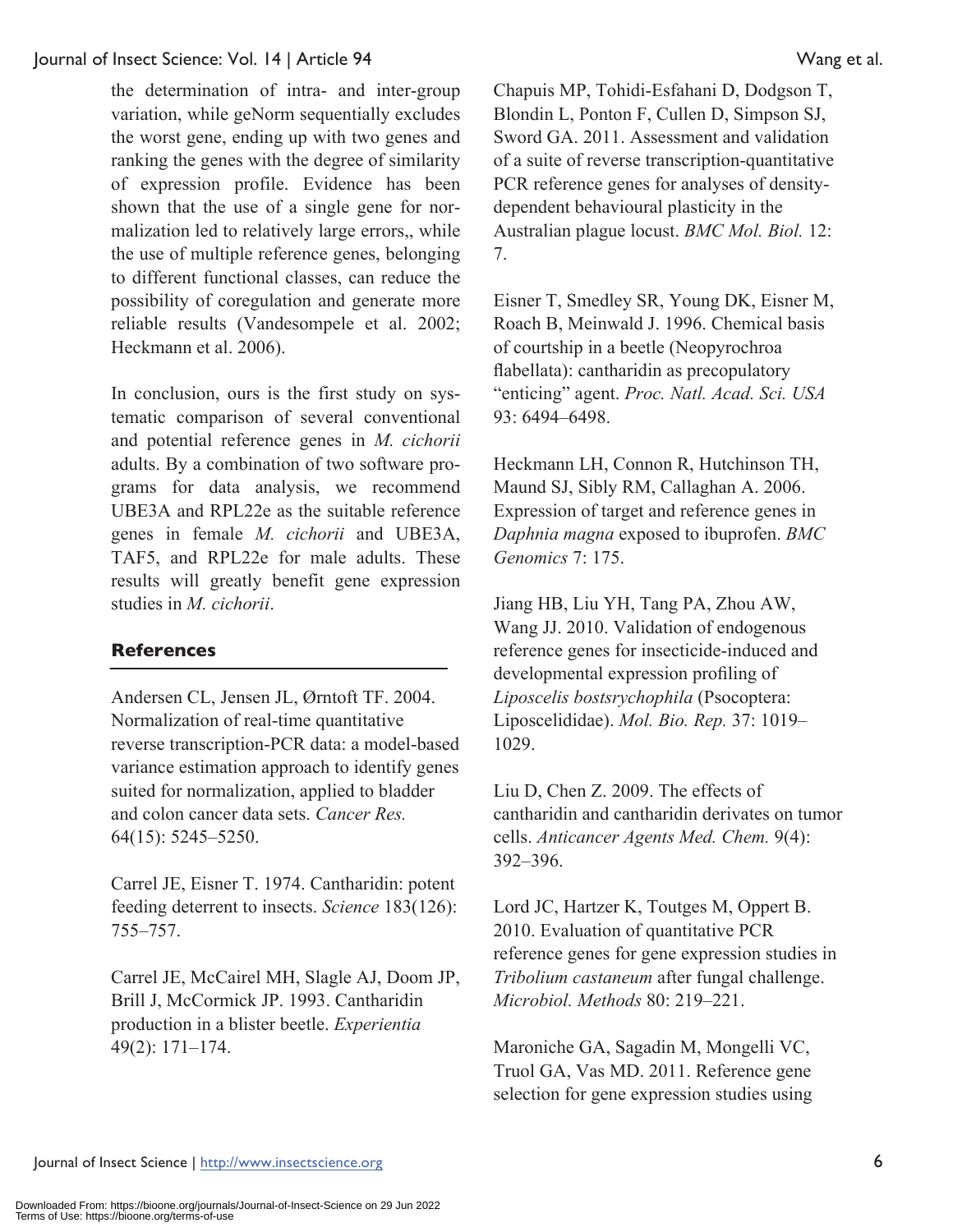RT-qPCR in virus-infected planthoppers. *Virol. J.* 8: 308.

Moed L, Shwayder TA, Chang MW. 2001. Cantharidin revisited: a blistering defense of an ancient medicine. *Arch. Dermatology* 137(10): 1357–1360.

Nikbakhtzadeh MR, Dettner K, Boland W, Gäde G, Dötterl S. 2007. Intraspecific transfer of cantharidin within selected members of the family Meloidae (Insecta: Coleoptera). *Journal of Insect Physiology* 53: 890–899.

Selvey S, Thompson EW, Matthaei K, Lea RA, Irving MG, Griffiths LR. 2011. Betaactin-an unsuitable internal control for RT-PCR. *Mol. Cell. Probes* 15: 307–311.

Scharlaken B, de Graaf DC, Goossens K, Brunain M, Peelman LJ, Jacobs FJ. 2008. Reference gene selection for insect expression studies using quantitative real-time PCR: the head of the honeybee, *Apis mellifera*, after a bacterial challenge. *Journal of Insect Science* 8: 33. Available online: www.insectscience.org/8.33

Shen GM, Jiang HB, Wang XN, Wang JJ. 2010. Evaluation of endogenous references for gene expression profiling in different tissues of the oriental fruit fly *Bactrocera dorsalis* (Diptera: Tephritidae). *BMC Molecular Biology* 11:76.

Sierra JR, Woggon WD, Schmid H. 1976. Transfer of cantharidin during copulation from the adult male to the female *Lytta vesicatoria* (Spanish flies). *Experience* 32: 142–144.

Vandesompele J, De Preter K, Pattyn F, Poppe B, Van Roy N, De Paepe A, Speleman F. 2002. Accurate normalization of real-time

quantitative RT-PCR data by geometric averaging of multiple internal control genes. *Genome Biology* 3(7): Research0034.1– Research0034.11.

Wang GS. 1989. Medical uses of mylabris in ancient China and recent studies. *Ethnopharmacol* 26(2): 147–162.

Wang GH, Xia QY, Cheng DJ, Duan J, Zhao P, Chen J, Zhu L. 2008. Reference genes identified in the silkworm *Bombyx mori* during metamorphism based on oligonucleotide microarray and confirmed by qRT-PCR. *Insect Sci.* 15: 405–413.

Wang HR, Wang ZK, Chen J, Yang YW, Chao YQ, Xia YX, Yin YP. 2008. Changes of cantharidin content in *Mylabris cichorii* Linnaeus (Coleoptera: Meloidae) at different developmental stages under laboratory conditions. *Acta Entomologica Sinica* 51(3): 264–268.

Yang HY, Guo W, Xu B, Li M, Cui JR. 2007. Anticancer activity and mechanisms of norcantharidin-Nd3II on hepatoma. *Anticancer Drugs* 18(10): 1133–1137.

Zhang YL, Zhou Y, Zhang ZY. 2003. Effect of cantharidin on the midgut of the orient Armyworm (*Mythimna separata*) and diamondback moth (*Plutella xylostella*). *Acta Entomologica Sinica* 46(3): 272–276.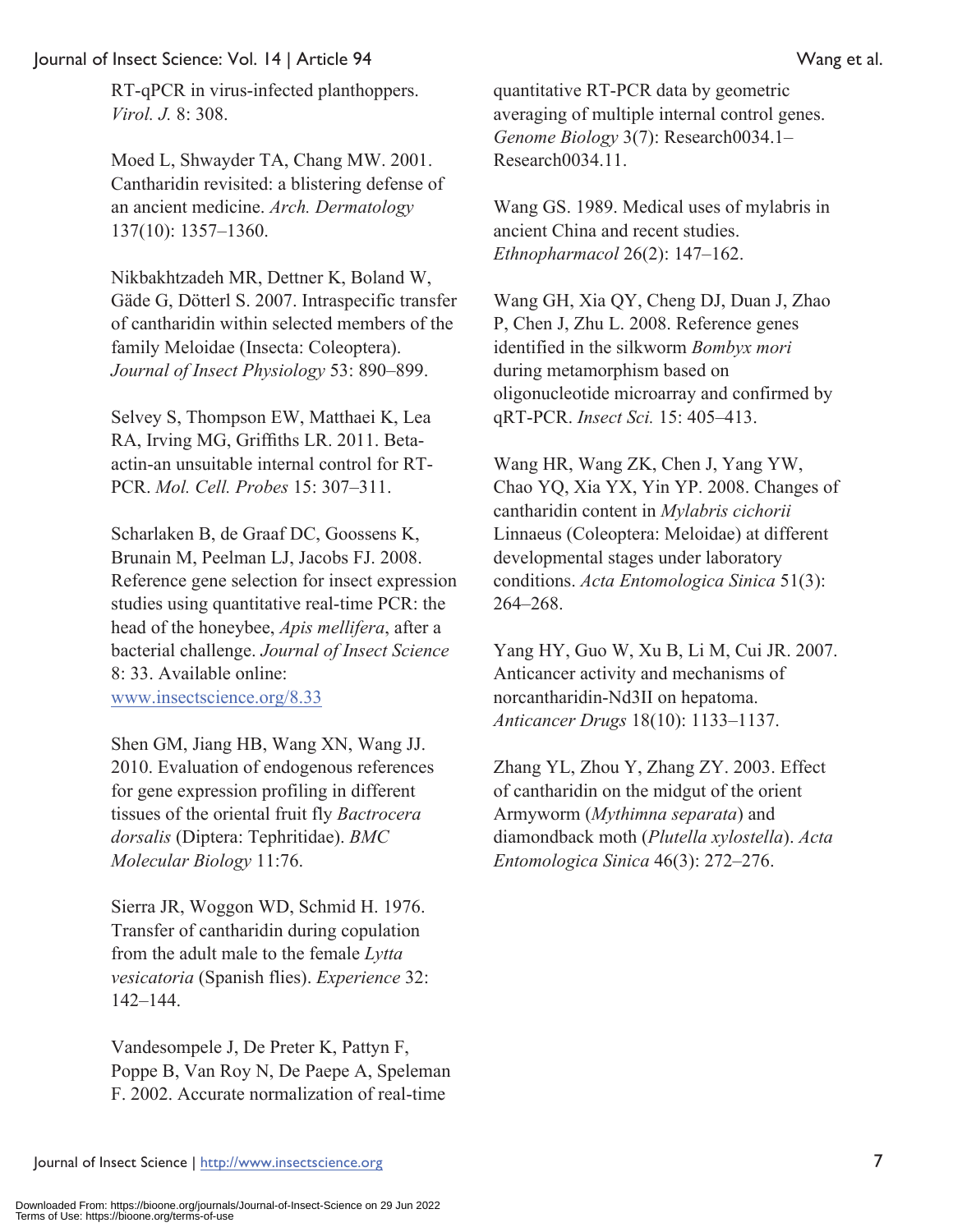Journal of Insect Science | http://www.insectscience.org 8

available online.



 $0.131$ 

 $V3/4$ 

 $0.108$ 

 $V4/5$ 

Figure 1. Ranking, stability, and determination of the optimal number of reference genes for female adult beetles. Expression stability of the candidate reference genes was analyzed by the geNorm program and Normfinder program. (A) geNorm gives an average expression stability measure (AESM) as the mean of the stability values of the remaining genes in a stepwise exclusion process. AESM of the control genes is plotted from least stable (left) to most stable (right). The two most stable genes are shown by a same M value in the right of the graph. (B) Normfinder also gave a stability value, and genes were ordered from least (left) to most (right). (C) Pair-wise variation ( $V_{n/n+1}$ ) analysis between the normalization factors NF<sub>n</sub> and NF<sub>n+1</sub> determines the optimal number of reference genes for normalization. High quality figures are

 $0.092$ 

 $V5/6$ 

Pairwise Variations

 $0, 13$ 

 $V89$ 

 $0.125$ 

 $V7/8$ 

 $0.117$ 

 $V67$ 

#### expression stability M  $0.7$  $0.6$  $0.5$  $0.4$  $0.3$

 $0.14$ 

 $0.12$ 

 $0.1$  $0.08$  $0.06$  $0.04$  $0.02$  $\circ$   $0.101$ 

 $V2/3$ 

 $\mathbf{A}$  $0.9$  $0.8$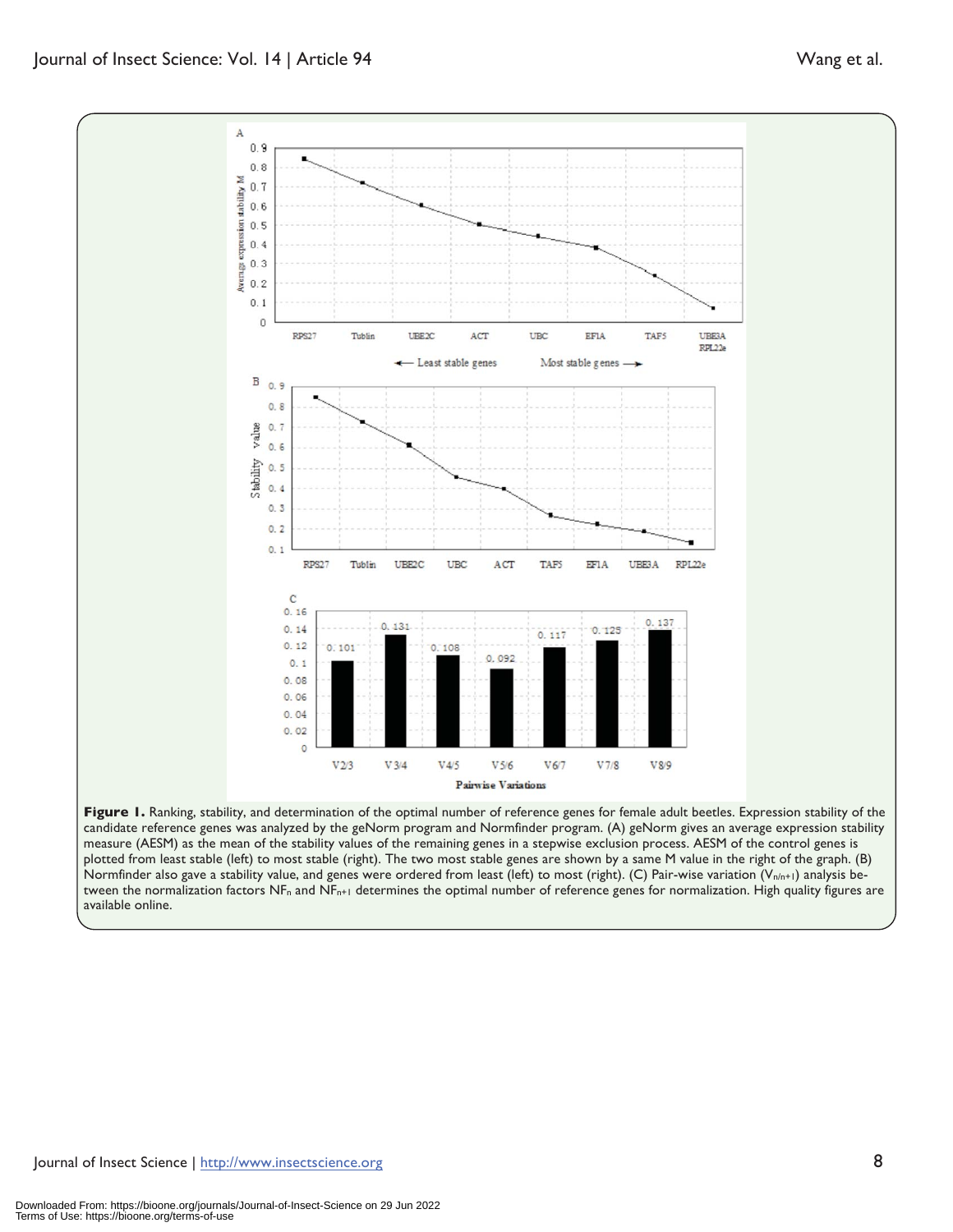

Figure 2. Ranking, stability, and determination of optimal number of reference genes for male adult beetles. Expression stability of the candidate reference genes was analyzed by the geNorm program and Normfinder program. (A) geNorm gives an AESM as the mean of the stability values of the remaining genes in a stepwise exclusion process. AESM of the control genes is plotted from least stable (left) to most stable (right). The two most stable genes are shown by a same M value in the right of the graph. (B) Normfinder also gave a stability value, and genes were ordered from least (left) to most (right). (C) Pair-wise variation ( $V_{n/n+1}$ ) analysis between the normalization factors NF<sub>n</sub> and  $NF_{n+1}$  determines the optimal number of reference genes for normalization. High quality figures are available online.